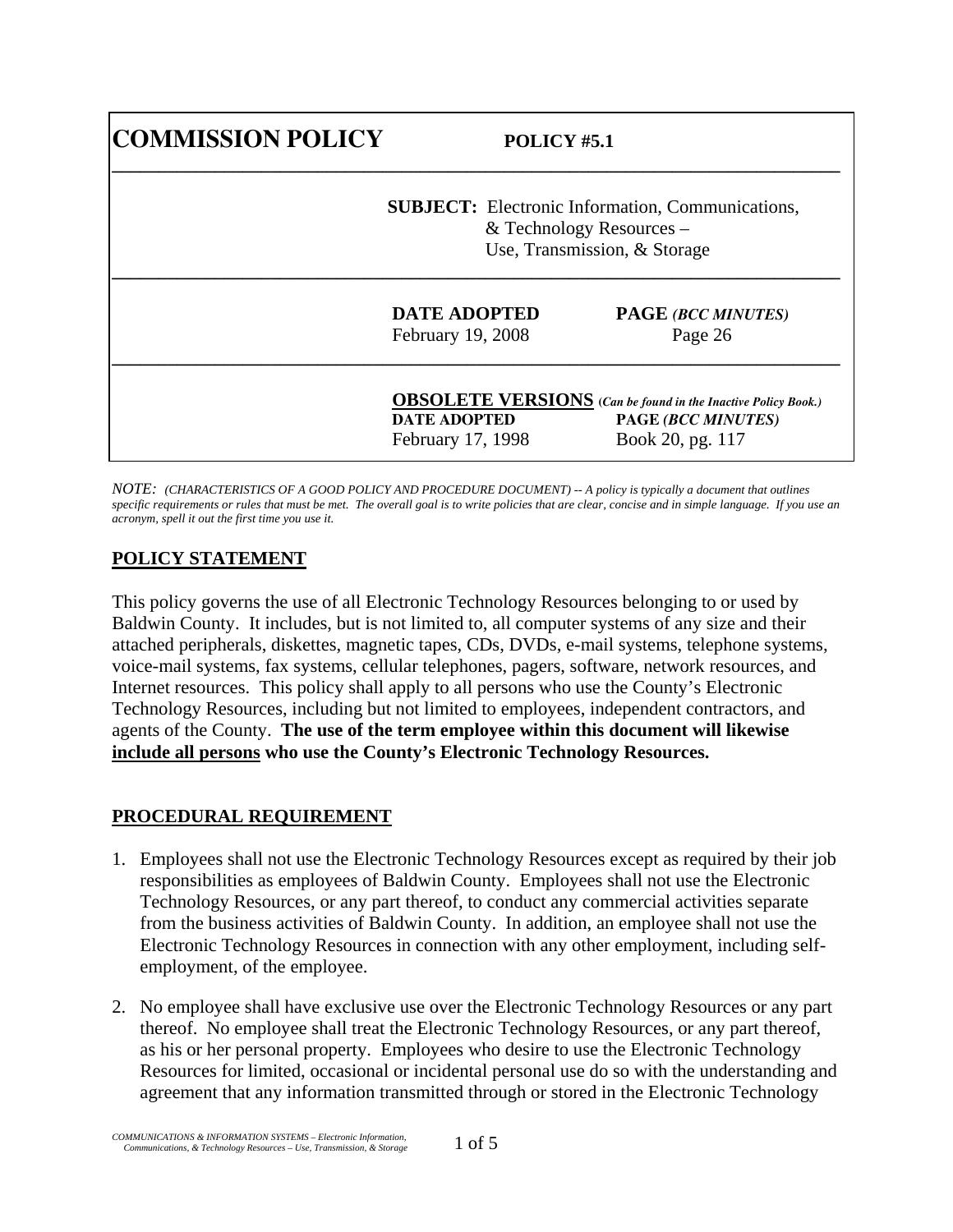Resources, (including, but not limited to, e-mail messages), and any printed data there from, will be considered by Baldwin County as business information of Baldwin County. Employees shall treat the Electronic Technology Resources like a "shared-file system"; with the expectation that files sent, received, or stored anywhere within the system will be available for view and other uses by any authorized representative of Baldwin County. Furthermore, any employee whose use of the Electronic Technology Resources interferes with his or her, or other employees', job performance or ability to perform assigned task when due, or results in any damage to the Electronic Technology Resources or other property of Baldwin County, will be subject to disciplinary action, up to and including termination.

- 3. Baldwin County reserves the right, in its sole discretion; to access, review, copy, modify, print or delete all information transmitted, used, or stored in the Electronic Technology Resources for any purpose it deems necessary. The County also reserves the right to disclose all such information to the members of the Baldwin County Commission, the County Administrator, the Personnel Director, or other persons designated by the County Administrator based upon a need to know, and otherwise as provided by applicable laws or regulations. The above information may also be used by Baldwin County in disciplining an employee, in the course of any grievance proceedings and any legal proceedings in which the above information is relevant.
- 4. Employees shall not use the Electronic Technology Resources or any other means of communication or equipment to engage in activities that are in violation of any federal or state law, or that are in violation of any policy of Baldwin County. The use of the Electronic Technology Resources for the transmission of defamatory, obscene, offensive, harassing messages or messages that disclose confidential or personal information without prior written authorization is strictly prohibited. To ensure that employees comply with these policies, or applicable law, Baldwin County may conduct periodic audits of the Electronic Technology Resources; including without limitation, individual personal computers, diskettes, CDs, DVDs, or backup tapes. The failure of any employee to comply with the terms of this Policy may result in disciplinary action, including and up to termination.
- 5. Confidential information received in the course of employment should never be transmitted or forwarded to individuals, agencies or other entities that are not authorized to receive the confidential information or to other employees of Baldwin County who do not require the knowledge of the information in order to perform their job responsibilities.
	- a. Employees shall exercise reasonable care in addressing e-mail messages to make sure that messages are not sent to persons who are not the intended recipients or to incorrect addresses. In particular, employees who use distribution lists should examine the list to make sure that all listed persons are appropriate recipients of the information and that their addresses are current.
	- b. No employee should routinely forward messages containing confidential information received by or accessed by Baldwin County to multiple parties, unless all recipients are authorized to receive the information individually.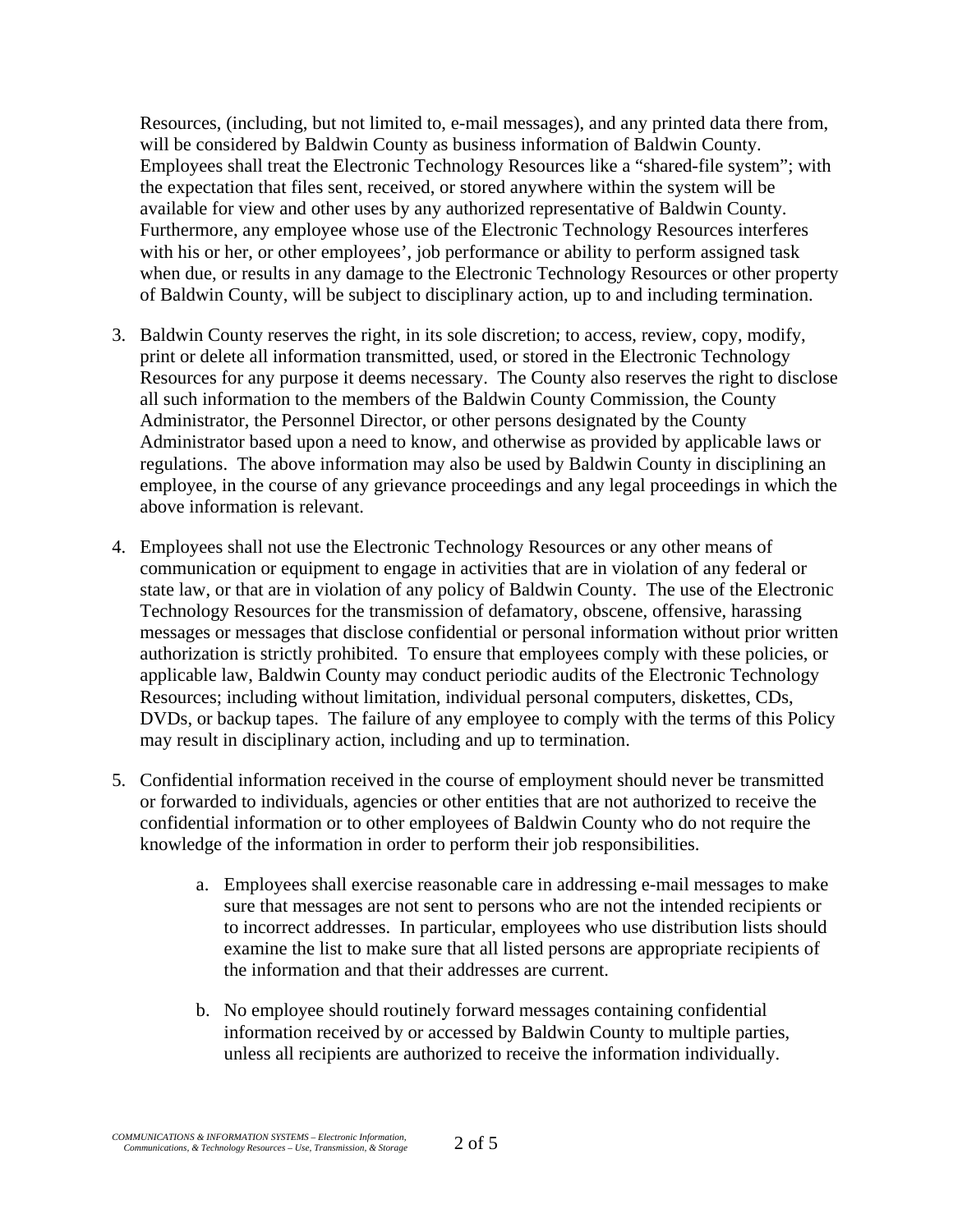- 6. Employees shall under no circumstances copy, print, or forward to others outside Baldwin County any messages (or the contents thereof) sent to, or received from, the attorneys in the Baldwin County Legal Department or any other attorney who has represented or is representing Baldwin County. Employees shall not copy, print, or forward to others inside Baldwin County any messages (or the contents thereof) sent to, or received from, the attorneys in the Baldwin County Legal Department or any other attorney who has represented or is representing Baldwin County without first receiving written authorization from the subject attorney. Failure to comply with the provisions of this paragraph shall result in disciplinary action up to and including termination.
- 7. It is the intention of the Personnel Department to ensure that all personnel files are accurate, relevant, and safe from improper disclosure.
	- a. Current and former employees have the right to inspect and copy the information in their files. Individuals will be given access to their files only after he or she has made written request for the inspection or copying. An employee's personnel file will only be made available for his or her review and/or copying in the presence of the Personnel Director, or his or her designee in the Personnel Department, at a mutually convenient time and place.
	- b. Internal access to a personnel file must be approved by the Personnel Director and is limited to supervisors and managers who are considering the employee for a promotion, transfer, or other personnel related action. The circumstances must represent a legitimate and verifiable need to know specific information about the employee.
	- c. Baldwin County reserves the right to verify basic information such as employment status or job title without notifying the employee.
	- d. Employees who question the accuracy or completeness of information in their files should discuss their concerns with their Appointing Authority, Department Head, or supervisor as the case may be. The County will consider the objections of any employee and remove any erroneous or improper information.
- 8. Except in cases in which explicit authorization has been granted by County Management, employees are prohibited from engaging in, or attempting to engage in:
	- a. Monitoring or intercepting the files or electronic communications of other employees or third parties.
	- b. Obtaining access to systems or accounts they are not authorized to use.
	- c. Hacking systems or accounts.
	- d. Using other people's log-ins or passwords.
	- e. Breaching, testing, or monitoring computer or network security measures.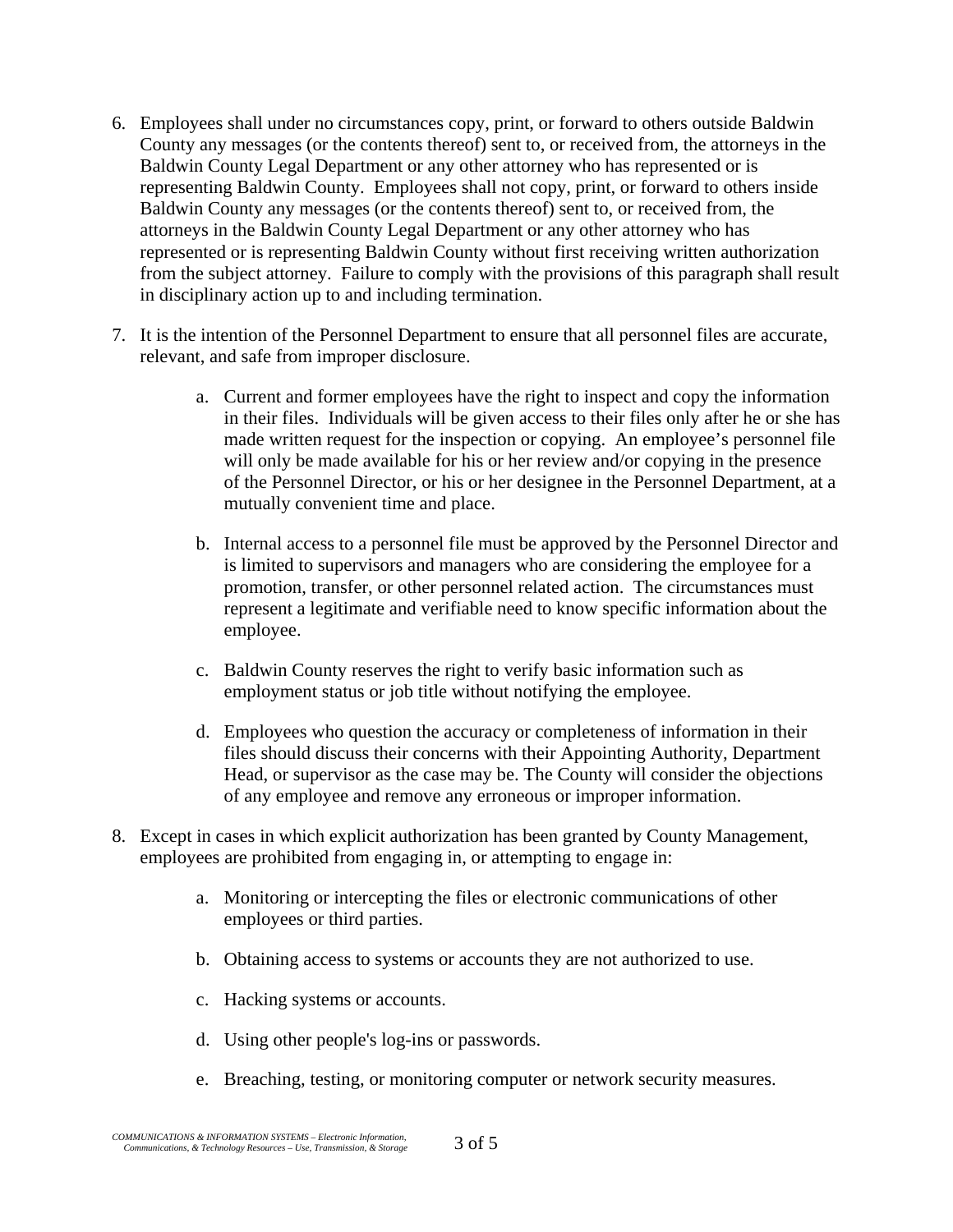- f. Connecting unauthorized equipment to the County network, such as Wireless Access Point, personally owned computers, etc.
- g. Running or installing games on County computers.
- h. Running or installing peer to peer file sharing programs on County computers.
- i. Running or installing unauthorized software on County computers.
- j. Copying of any software from County computers, for other than backup/archiving purposes.
- k. Using the County resources to access, transmit, store, display, or request obscene, pornographic, erotic, profane, racist, sexist, or other offensive material (including messages, images, video, or sound).
- l. Using County resources for personal gain or for the advancement of a political or religious belief.
- m. Sending e-mail or other electronic communications that attempt to hide the identity of the sender or represent the sender as someone else.
- 9. Resource security must be maintained, and employees shall take all reasonable precautions, including: safeguarding their passwords, changing passwords on a regular basis, maintaining physical security around County equipment, and logging off or locking unattended workstations. At the end of the day the employee should log off the workstation. (This does not mean that it should necessarily be powered off). An employee logged onto a computer is responsible for any activity that occurs from within that account or on that computer during that sign-on.
- 10. Electronic media and services should not be used in a manner that is likely to cause network congestion or significantly hamper the ability of other people to access and use the system. This includes but is not limited to non business uses of: listening to Internet radio, accessing streaming audio or video, downloading MP3 files or videos, sending or forwarding group broadcasts of messages such as chain/spam type e-mails.
- 11. Anyone obtaining electronic access to other companies' or individuals' materials must respect all copyrights and cannot copy, retrieve, modify, or forward copyrighted materials except as permitted by the copyright owner.
- 12. All work related messages, e-mails, and files created or transmitted using County Electronic Technology Resources may be considered public records of the County. Appropriate records retention policies **must** be followed.
	- a. The retention periods for e-mail records are governed by the requirements of the sub-functions to which the records belong. The *Alabama County Commissions Functional Analysis & Records Disposition Authority* document is what will be used to determine the correct retention period and further defines the record title